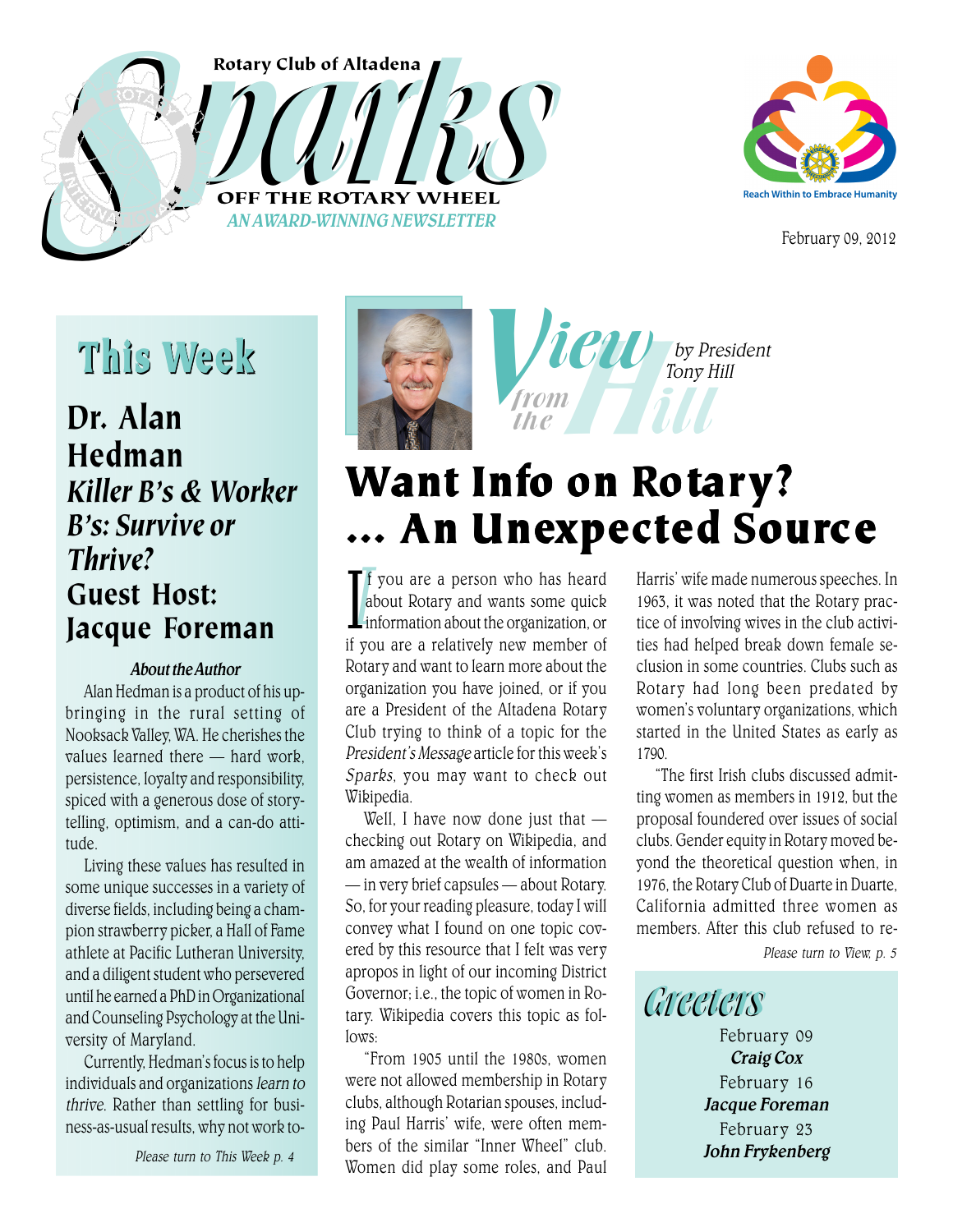

# Program Review The Power of Hypnosis

Let Thursday's program was one<br>that challenged our thinking about<br>the changes one can make in his/ ast Thursday's program was one that challenged our thinking about her life. The speaker was Ted Moreno. He is a Certified Hypnotherapist, which means that he has been certified to offer hypnotherapy and hypnosis to his clients.

Much of his presentation was devoted to informing us about what hypnosis is and how it can be used to tackle one's problems. Hypnosis is a natural state that everyone experiences to some extent everyday. For example, when you are

Sparks is published 48 weeks a year and is the official publication of the Rotary Club of Altadena. The deadline for submission of articles is Friday at 6p to current editor email, fax, or delivery.

Rotary Club of Altadena - #7183 Chartered: February 14, 1949 P.O. Box 414, Altadena, CA 91003 www.altadenarotary.com Meets: Thursday, 12:10p Altadena Town & Country Club 2290 Country Club Drive • Altadena, CA 626-794-7163 Rotary Int. Pres. ................... Kalyan Banerjee Dist 5300 Gov. ..................... **Officers** Tony Hill, Pres. ...................... Bus. 626-795-5363 Julius Johnson, Pres. Elec. . Bus. 626-797-1186 Brian Hayes, VPres. ............. Bus. 626-529-8093 Jim Gorton, Sec. ................... Bus. 626-793-6215 Mike Noll, *Trea. ...................*.Bus. 626-683-0515 **Directors** Jim Gorton • Craig Cox • Julius Johnson Sterling Louviere • Brian Hayes Linda Wilkes • David Smith

#### Chairmen

| Jacque Foreman Public Awareness                |                                        |
|------------------------------------------------|----------------------------------------|
|                                                | Jacque Foreman  Acting Publicity       |
|                                                | Jacque Foreman Sparks/Website          |
|                                                |                                        |
|                                                |                                        |
|                                                | John Frykenberg  International         |
|                                                | Gordon Seyffert  Youth Contests/Awards |
|                                                | Hal Yorke  Vocational/Youth Projects   |
|                                                |                                        |
| Editor, Design & Typesetting  Foreman Graphics |                                        |
|                                                |                                        |



One is in hypnosis within one half hour after awakening or one half hour before normal bedtime.

According to Moreno, only 12 percent of our brain power is attributable to our conscious mind; the subconscious mind is the most powerful part of our brain and it controls and determines our behaviors. The subconscious mind often contains

### February Programs World Understanding Month *Guest Program Chair, Jacque*

#### *Foreman*

Feb 09 - Alan Hedman - Worker B's & Killer B's -- How to thrive and not just survive Feb 16 - Dan Stover Preliminary Contest Feb 23 - Bruce Waterman - A better way to communicate with your business clients and associates

#### March Programs Literacy Month

*Program Chair, Sterling Louviere* Mar 01- Club-Level 4-way speech contest, Guest program Chair, Theo Clarke Mar 08 - To be Announced Mar 15 - To be Announced Mar 22 - To be Announced Mar 29 - To be Announced

negative beliefs, habits and conditioning that prevents one from reaching one's potential. Through hypnosis, one can reach into the subconscious mind, modify those negative beliefs and habits and replace them with new ones, leading to growth and success. In a way we hypnotize ourselves by use of our own language. People are most suggestible to their own words and thoughts. We are placing thoughts and ideas into the subconscious mind throughout the day.

According to Moreno, virtually everyone can be hypnotized. The experience is pleasant, calming and relaxing. One is completely aware of the surroundings and can hear everything that is said. The client being hypnotized is never under someone else's control and he or she can not be compelled to do or say anything that is in conflict with his/her personal or ethical desires or standards.

Hypnotherapy is often used for people who want to quit smoking or lose weight. It is often recommended for people to

Please turn to Program, p. 3

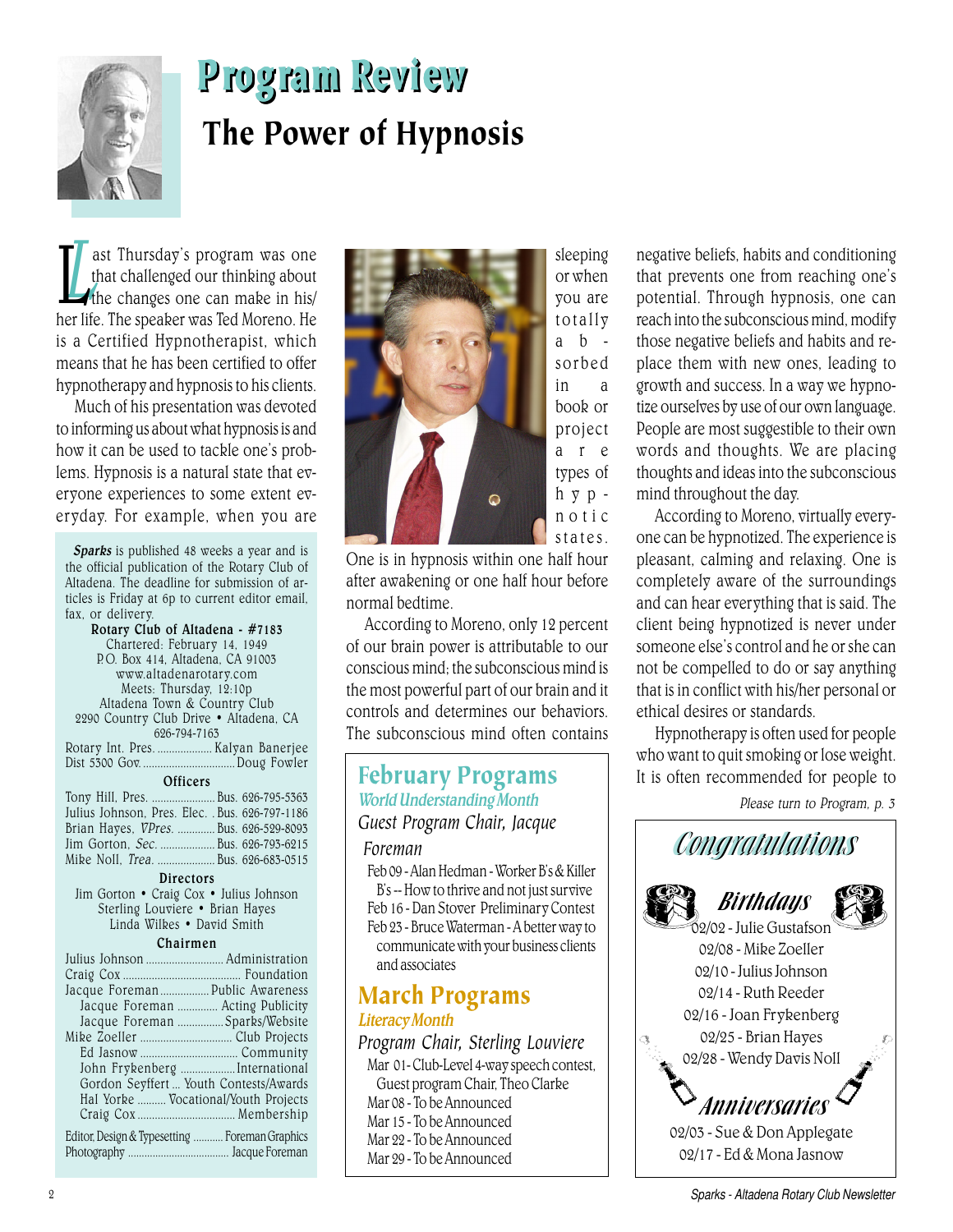## CI hairmen's Rotary Clubs Worldwide meet US\$200 Million Fundraising Challenge



From the Rotary International

submitted by Craig Cox, Foundation Chair

tion Rotary International has succeeded

website, news sec-

in meeting the Bill & Melinda Gates Foundation's US\$200 million match in funding for polio eradication, raising more than \$202.6 million as of 17 January 2012.

"We'll celebrate this milestone, but it doesn't mean that we'll stop raising money or spreading the word about polio eradication," Rotary Foundation Trustee John F. Germ told Rotary leaders at the International Assembly in San Diego, California, USA. "We can't stop until our entire world is certified as polio-free."

The fundraising milestone was reached in response to \$355 million in challenge grants awarded to The Rotary Foundation by the Gates Foundation. All funds have been earmarked to support polio immunization activities in affected countries where the vaccine-preventable disease continues to paralyze children.

"In recognition of Rotary's great work, and to inspire Rotarians in the future, the [Gates] foundation is committing an additional \$50 million to extend our partnership," said Jeff Raikes, chief executive officer of the Gates Foundation. "Rotary started the global fight against polio, and continues to set the tone for private fundraising, grassroots engagement, and maintaining polio at the top of the agenda with key policymakers." Raikes also addressed Rotary leaders at the International Assembly.

The new \$50 million grant from the Gates Foundation is not a challenge grant.

Sparks - Altadena Rotary Club Newsletter 3 Since 1988, the incidence of polio has plummeted by more than 99 percent, from about 350,000 cases annually to fewer than 650 cases reported so far for 2011. The

wild poliovirus is now endemic in only four countries: Afghanistan, India, Nigeria, and Pakistan.

However, India on 13 January marked a full calendar year without a case, paving the way for its removal from the endemic list.

But other countries also remain at risk for polio cases imported from the endemic countries. In Africa in 2011, Chad and the Democratic Republic of the Congo had significant outbreaks. Also in 2011, a small cluster of polio cases in China, which had been polio-free for a decade, was traced to Pakistan.

Rotary club members not only reached into their own pockets to support the Gates challenge, but also engaged their communities in a variety of creative fundraising projects, such as a fashion show in California that raised \$52,000, benefit film screenings in New Zealand and Australia that netted \$54,000, and a pledge-supported hike through Kilimanjaro, Tanzania, that brought in \$38,000. Many events were planned around 24 October, widely observed as World Polio Day.

To date, Rotarians worldwide have contributed more than \$1 billion toward the eradication of polio, a cause Rotary took on in 1985. In 1988, the World Health Organization, UNICEF, and the US Centers for Disease Control and Prevention

### Program

Continued from p.2

overcome their phobias such the fear of public speaking, fear of closed spaces, fear of heights, or test taking.

Hypnotherapists provide treatment for vocational and personal self-improvement. Most have received professional training and certification from accredited



Jeff Raikes, chief executive officer of the Bill & Melinda Gates Foundation (left), shakes hands with Rotary Foundation Trustee John Germ during the fourth plenary session of the International Assembly. Rotary Images/ Alyce Henson

joined Rotary as spearheading partners of the Global Polio Eradication Initiative. More recently, the Gates Foundation has become a major supporter. In 2007, the Gates Foundation gave Rotary a \$100 million challenge grant for polio eradication, increasing it to \$355 million in 2009. Rotary agreed to raise \$200 million in matching funds by 30 June 2012.

(Altadena Rotarians can support these efforts by sending a contribution to Altadena Rotary Charities and designating the funds for PolioPlus. These donations count toward a Paul Harris Fellowship recognition. You can give a check to Altadena Rotary Charities treasurer, Sue Applegate or contribute through our website.)

institutions. However they are not licensed by any state as healing arts practitioners.

Boyd Hudson  $\odot$ Moreno was well informed about his profession and the practice of hypnotherapy. We now have a better understanding of how hypnosis works and who may benefit from it.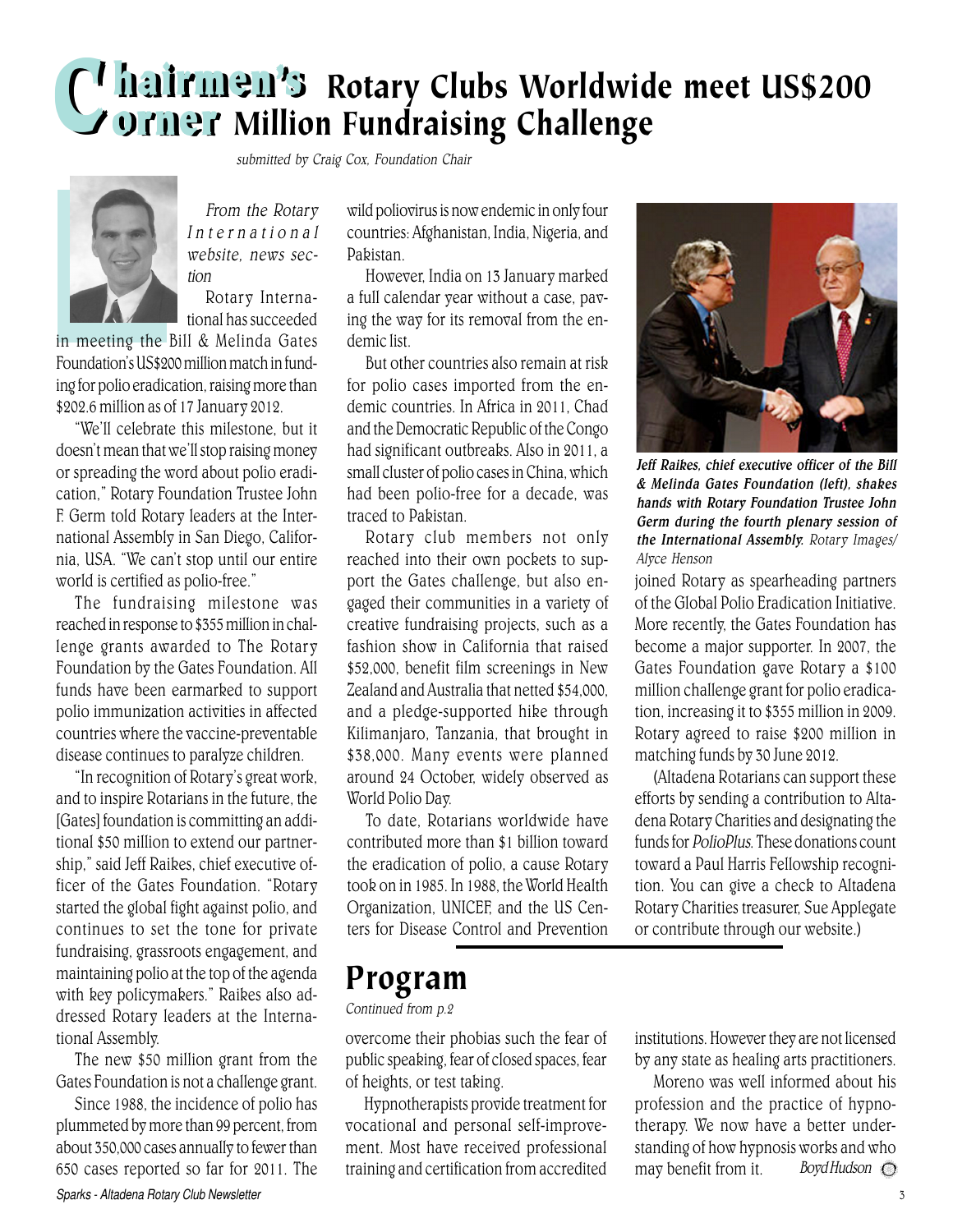

#### Economic Update Last Week in the News

Pending home sales, a forward-looking indicator based on signed contracts, fell 3.5 percent in December after a 7.3 percent increase in November. On a year-over-year basis, pending home sales are up 5.6 percent.

The Mortgage Bankers Association said its seasonally adjusted composite index of mortgage applications for the week ending January 20 fell 5 percent. Refinancing applications decreased 5.2 percent. Purchase volume fell 5.4 percent.

Orders for durable goods — items expected to last three or more years — rose \$6.2 billion or 3 percent to \$214.5 billion in December.

This increase surpassed the 2.2 percent economists had anticipated and follows a 4.3 percent surge in November. Excluding volatile transportation-related goods, orders posted a monthly increase of 2.1 percent.

New home sales fell 2.2 percent in December to a seasonally adjusted annual rate of 307,000 units from a revised rate of 314,000 units in November. Compared to a year ago, new home sales are down 7.3 percent.

Retail sales fell 1.4 percent for the week ending January 21, according to the ICSC-Goldman Sachs index. On a year-overyear basis, retailers saw sales increase 2.8 percent.

The Commerce Department announced that gross domestic product the total output of goods and services produced in the US — increased at an annual rate of 2.8 percent in the fourth quarter of 2011. This follows a 1.8 percent pace of growth in the third quarter of 2011. For all of 2011, initial reports indicate the economy expanded 1.7 percent.

Initial claims for unemployment benefits rose by 21,000 to 377,000 for the week ending January 21. Continuing claims for the week ending January 14 rose by 88,000 to 3.554 million.

Upcoming on the economic calendar are the following reports:

- The housing price index on January 31
- \* Construction spending on February 1 and
- Factory orders on February 3. Big Idea

#### It's Time to FOCUS

Early in his career at UCLA, Coach John Wooden did everything but drive the team bus. He even worked mornings at a dairy from six to noon before coaching basketball in the afternoon.

That all changed one day in 1963 when J.D. Morgan, a new athletic director, entered Wooden's office and swept everything off his desk.

, the rest," he told him. Wooden won the "John, you just take care of getting the team ready to play basketball. I'll handle first of his 10 NCAA titles that season.

Already a good coach, Wooden became a great coach with extra FOCUS (Follow One Course Until Successful).

Before Mark Twain became an author,

## This Week

Continued from p. 1

ward personal and professional breakthroughs? And why not reach these goals while enjoying good humor and telling a few stories along the way?

#### About the Book

Killer B's … was born out of a desire to share the lessons learned and knowledge gained from over 25 years of training and

he was a Mississippi riverboat pilot making more money than the vice president of the United States. He excelled because he was constantly and carefully recording the river's currents, shoals, sandbars, sunken ships, and other hazards. "Astonishing things can be done with the human memory if you will devote it faithfully to one particular line of business," he said.

You can do great things with more FOCUS. Here's how:

- Take inventory of everything you do before selecting two or three activities that you want to master. Draw up a plan for achieving them and chart your progress daily.
- Next, change your terminology. When author John Steinbeck attended Stanford, he called himself a writer-intraining instead of a student. Think of a name that captures who you are and where you're headed.
- Finally, adopt a do-or-die attitude. After explorer Hernán Cortés landed in Mexico, he torched his boats to prevent any thoughts of retreat.

To be effective, be more selective. Once you know your purpose and passion, take action and limit distraction.  $\odot$ 

Find Linda Wilkes on line: http:// www.myprospectmortgage.com/lwilkes

experience.

As Henry David Thoreau suggested many years ago, "Most people live lives of quiet desperation and go to the grave with the song still in them." It is hoped that this book will help those with a song in their heart learn a way of living out their passion and dreams.  $\Omega$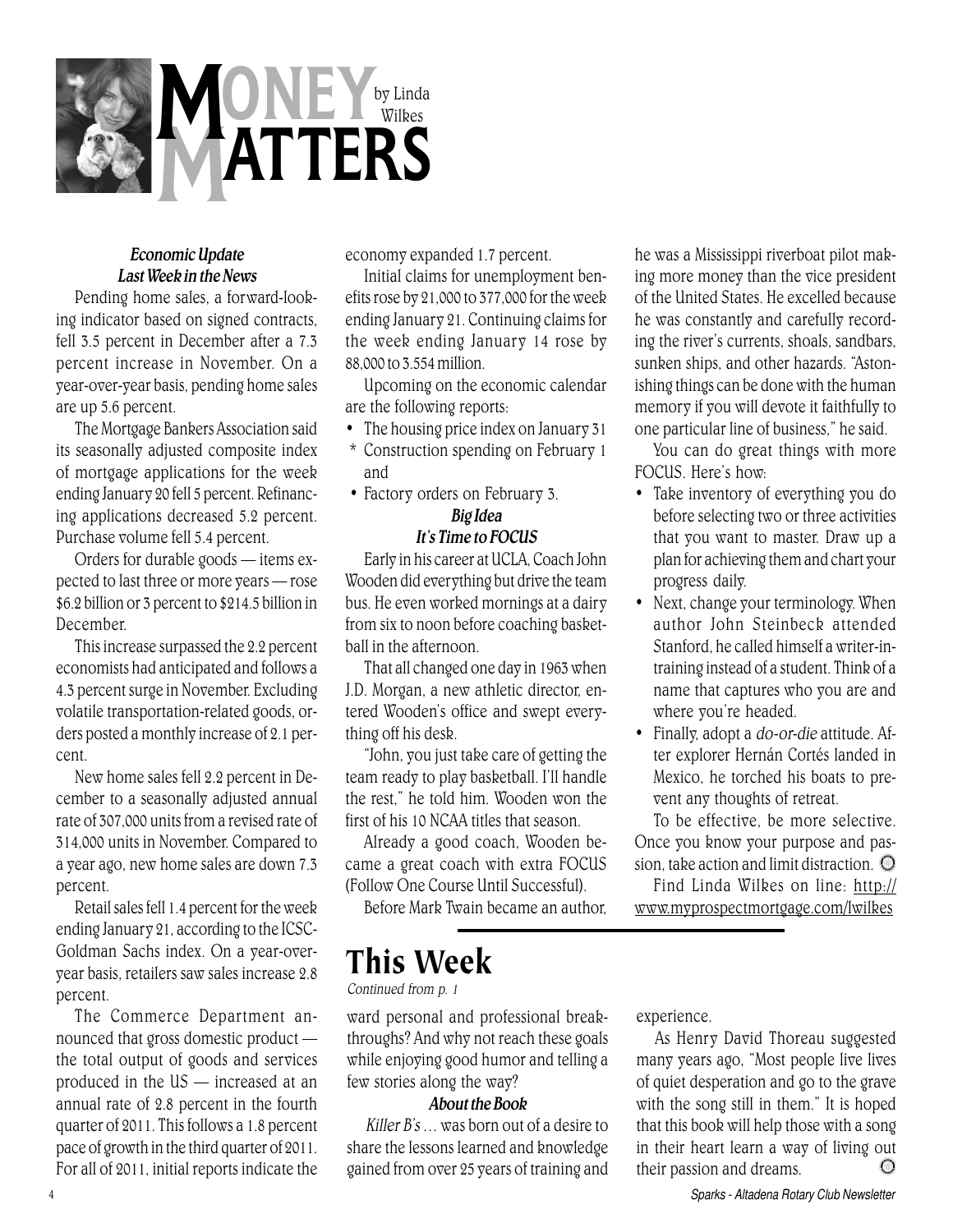

## JROTC isn't What It used to be …

I attended a military academy in the early '60s. I still have a dress blouse worn mostly for classroom attendance with its JROTC patch on the shoulder. Even then, I knew JROTC "wasn't what it used to be." That's because I had seen old postcards for sale at a drug store in town that depicted WWI veterans instructing cadets in military tactics applied in the trenches of northern France.

All I ever experienced outside of scheduled Rot-sey classes were the annual May maneuvers. That entailed being issued a firing pin and a few blank cartridges for one's M1 rifle. It WAS realistic, to the extent that one gained for one morning a grunt's appreciation for not having much understanding of why such-and-such an order to advance, dig in, or whatever had been given. But then, with the Selective Service System draft firmly in place at the time, these things didn't have to be fully understood or appreciated.

In light of today's volunteer army, I take it as a given that JROTC has changed again. A review of old yearbooks seemed in order, so as to discover for comparison any description of the JROTC I once knew. Here is what I found.

I learned that the maneuvers I had endured were to be "considered as a graduation exercise from small unit tactics taught in the ROTC department." Further,

"Platoon tactics were the major point stressed. Here the groups were small and mobile, resulting in good maneuverability for the size of the area. … Thorough training for this field problem included making certain that each man knew his exact function within his own platoon… ."

The accompanying pictures looked like a WWII re-enactment. Here's a picture caption from the next year's annual: "Deflection 2-8-5-0 became a familiar sound to MST-3 students as they worked toward perfection in Mortars class." Funny, I don't recall that at all! The item said that "confusion was organized" and "organization reigned supreme." Whatever. By senior year, the yearbook spent less time than ever on military matters.

It was clear to me at the time that the entire focus of the place was on college prep. Upon graduation, I received a certificate. Three years' training qualified one as a Private E-3 in the US Army; four years meant classification as a Private First Class. In the old days, a grad might have angled for a commission. But few then went to college, and now there's a triedand-tested college ROTC program — and Officer Candidate School.

Title 32 (National Defense) of the Code of Federal Regulations states that:

"The JROTC [is] not [an] officerproducing [program] but should create favorable attitudes and impressions toward the Services and toward careers in the Armed Forces."

When I attended, the number of units nationwide was limited to 1,200; today there is no cap, and there were over 3,200 units by 2006. JROTC as a vital National Defense program "was validated during congressional hearings preceding passage of the ROTC Vitalization Act of 1964." At least 30 percent of participants go on to serve in some branch of our military services after leaving JROTC. And, in that regard, we're probably fortunate that "JROTC isn't what it used to be… ."

### View

Continued from p. 1

move the women from membership, in 1978 Rotary International revoked the club's charter.

"The Duarte club filed suit in the California courts, claiming that Rotary Clubs are business establishments subject to regulation under California's Unruh Civil Rights Act, which bans discrimination based on race, gender, religion or ethnic origin. Rotary International then appealed the decision to the US Supreme Court. The RI attorney argued that "...[the decision] threatens to force us to take in everyone, like a motel." The Duarte Club was not alone in opposing RI leadership;

the Seattle-International District club unanimously voted to admit women in 1986. The United States Supreme Court, on May 4, 1987, confirmed the Californian decision. Rotary International then removed the gender requirements from its requirements for club charters, and most clubs in most countries have opted to include women as members of Rotary Clubs.

"The first female club president to be elected was Silvia Whitlock of the Rotary Club of Duarte, California, USA in 1987. By 2007, there was a female trustee of Please turn to View, p.6